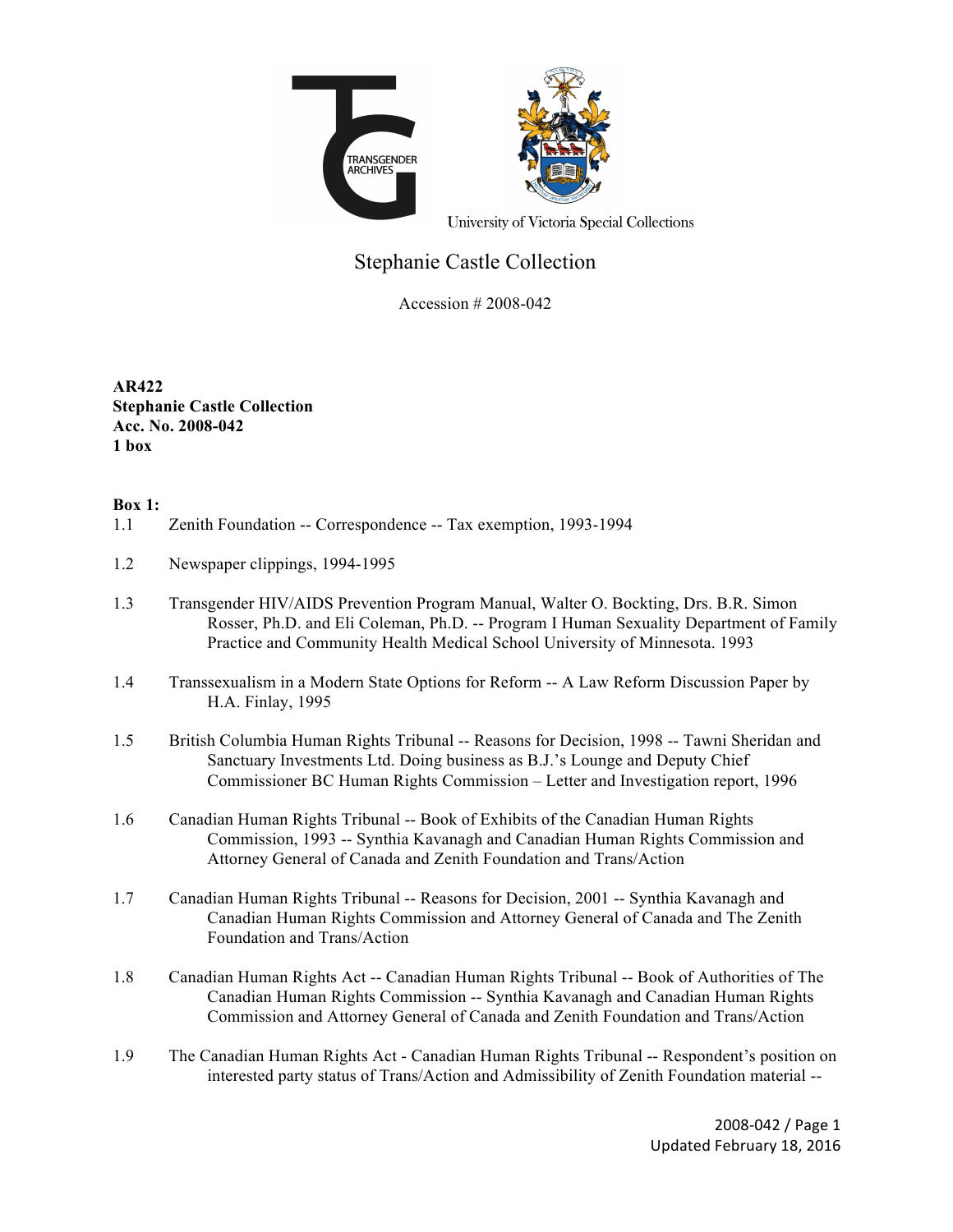Synthia Kavanagh and Canadian Human Rights Commission and Correctional Service of Canada and The Zenith Foundation

- 1.10 The Canadian Human Rights Act Canadian Human Rights Tribunal, 1996-2001 -- Respondent's Book of Documents -- Synthia Kavanagh and Canadian Human Rights Commission and Correctional Service of Canada (1)
- 1.11 The Canadian Human Rights Act Canadian Human Rights Tribunal, 1996-2001 -- Respondent's Book of Documents -- Synthia Kavanagh and Canadian Human Rights Commission and Correctional Service of Canada (2)
- 1.12 Federal Court-Trial Division -- Canadian Human rights Commission and Attorney General of Canada -- Notice of Application. 2001
- 1.13 Federal Court-Trial Division -- Canadian Human rights Commission and Attorney General of Canada -- Motion Record of the Canadian Human Rights Commission, 2001
- 1.14 Federal Court-Trial Division -- Canadian Human rights Commission and Attorney General of Canada -- Motion Record of the Canadian Human Rights Commission, 2002
- 1.15 In the matter of The Canadian Human Rights Act -- Brandeis Brief of Zenith Foundation -- Synthia Kavanagh and Canadian Human Rights Commission and Correctional Services of Canada and Zenith Foundation, undated
- 1.16 Commissioner's Directive -- Treatment of Transsexualism, 1982
- 1.17 Document: The Story of the Zenith Foundation / History of Zenith Foundation by Stephanie Castle, 2014
- 1.18 Why Go Thru That? Transgender Archive copy CD (received July 4, 2014)

## **BOOKS: catalogued for (SC)**

As Much as Me? By Margot Roberts, 2006 The Partnership by Stephanie Castle, 2004 Prisoner of Gender by Katherine Johnson & Stephanie Castle, 1997 Shadows in the City by Stephanie Castle, 2004 A Tale of Two Wives by Stephanie Castle, 2004 Tales from Cascadia by Stephanie Castle, 2004 Volume One

Received March 2014: catalogued for (SC)

- o The Enchantment of Margot Tryson : A Modern Love Story by Stephanie Castle The Cascade series No. 6
- o The Miracle Workers by Stephanie Castle The Cascade series No. 7

## **Removed from collection and catalogued for SC (interfiled with Swin collection)**